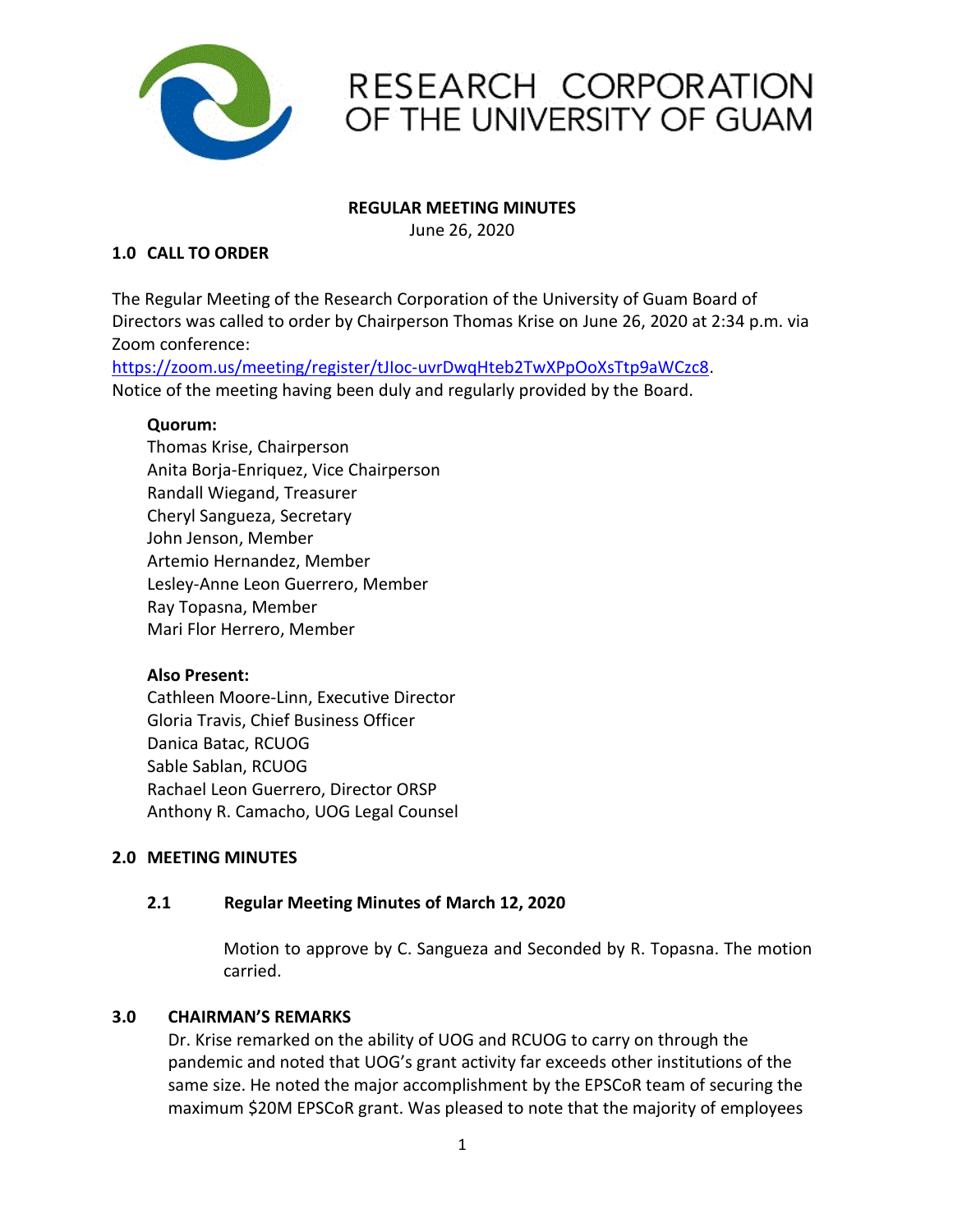

## RESEARCH CORPORATION OF THE UNIVERSITY OF GUAM

were kept employed during the shutdown. Chairperson Krise noted that the search committee for the executive director position is underway with an application deadline of July 31, 2020.

### **4.0 NEW BUSINESS**

## **4.1 Executive Director's Report to the Board**

C. Moore-Linn reported that RCUOG is supporting 115 different grants and has 163 employees of which 71 are full-time, 47 are part-time, and 45 are student hires. As of June, grant expenditures were tracking higher compared to same timeframe of the prior year by approximately \$500K.

Expenditures: June 2019 \$6,160,425 June 2020 \$6,659,694

RCUOG will need to exceed \$9M in expenditures to surpass FY2019's total. Information on 42 employees was inputted into DOL's Hire Guam system so these employees could apply for pandemic unemployment assistance. These are RCUOG employees who experienced a reduction in hours or who were about to be hired and the hire was never completed, or whose personnel actions ended.

On May 27, EDA notified UOG that they are consolidating the WERI project, which was selected for merit and further review, with the Nursing Extension Building, which was submitted April 17 and also selected for merit and further review, for a total consolidated project cost of \$10,279,549, which includes \$8,550,039 of EDA grant funding. UOG's total match for both projects is \$1,729,510. If awarded, US EDA will fund 83.17% of the cost of construction for these projects.

The quitclaim deed for the 1.5 acres of CLTC property has been signed by the Governor and will be transmitted to the Department of Land Management to be recorded. Copies will be provided to CLTC and they will transmit a copy to UOG. As I reported in March, thanks to Dr. Bob Barber and Mark Acosta, phase one of training to CLTC land agents was completed and they are awaiting CLTC's agreement to begin phase two.

RCUOG core staff moved into a remodeled House #24 which gives staff more space and allows us to function while adhering to distancing protocols.